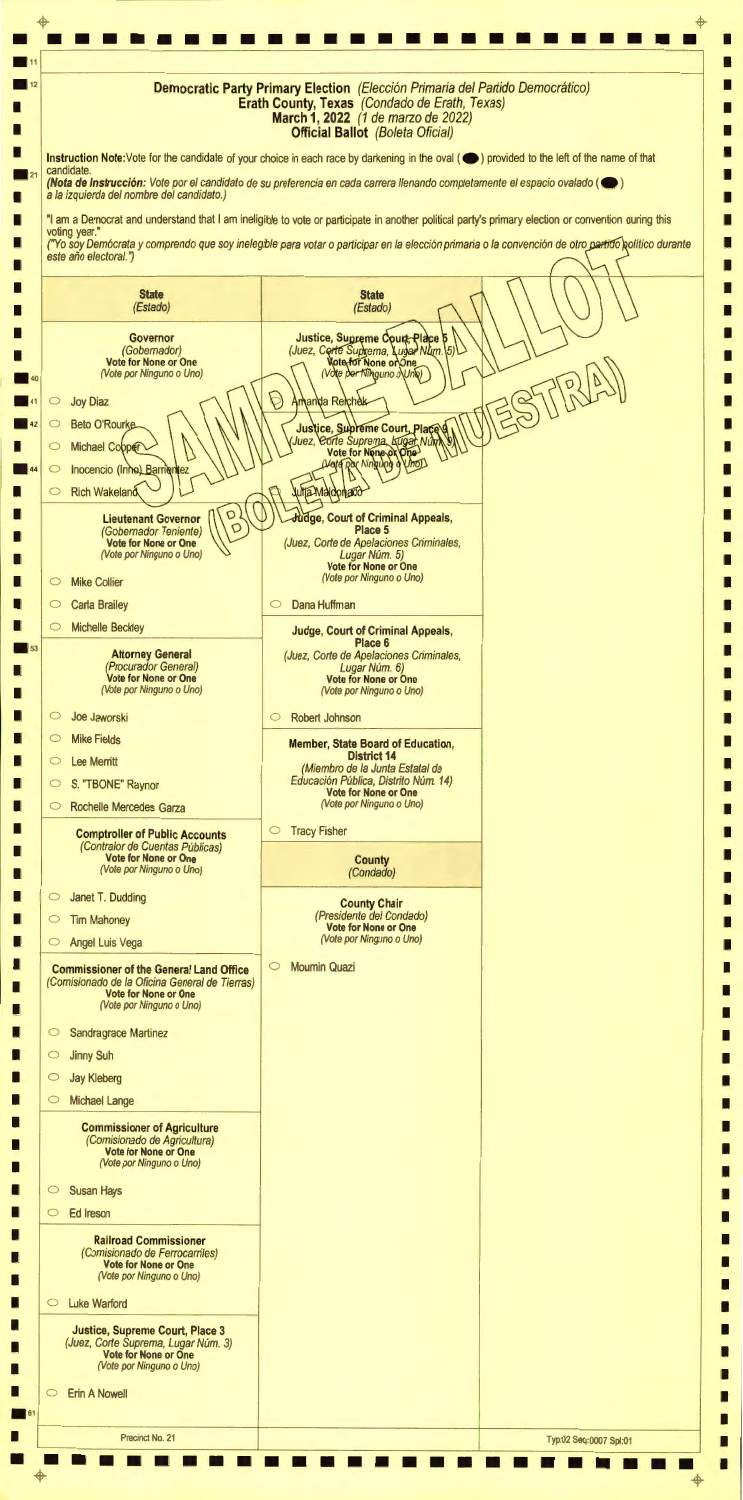+ + • • • • • • • • • • • • • • • • • • • • • • • • • I •11 I I **Democratic Party Primary Election** (Elección Primaria del Partido Democrático) **Erath County, Texas** (Condado de Erath, Texas)  $\Box$ I **March 1, 2022** (1 de marzo de 2022) I I **Official Ballot** (Boleta Oficial) I I Instruction Note:Vote for the candidate of your choice in each race by darkening in the oval (
in provided to the left of the name of that candidate of your choice in each race by darkening in the oval (
in provided to the candidate.  $\Box$ **(Nota de lnstrucci6n:** Vote par el candidato de su preferencia en cada carrera 1/enando completamente el espacio ova/ado ( **e )**  a la izquierda del nombre del candidato.) I I I "I am a Democrat and understand that I am ineligible to vote or participate in another political party's primary election or convention during this I voting year." I ("Yo soy Demócrata y comprendo que soy inelegible para votar o participar en la elección primaria o la convención de otro partido político durante I este año electoral.") I I I I **State State** (Estado) (Estado) I I I I **Governor**  Justice, Supreme Court, Place (Juez, Certe Suprema, Lugar Num. (Gobernador) I I **Vote for None or One**  Vote por Ninguno o Uno) (Vote por Ninguno o Uno) I I  $\circ$  Joy Diaz Amanda Reichak Justice, Subreme Court, Place<br>Juez, Corte Suprema, bugar Nun I  $\circ$ **Beto O'Rourke**  $\Box$  $\begin{array}{c} \begin{array}{c} \text{I} \\ \text{I} \end{array} \end{array}$  $\circ$ Michael Cobper Waterpor Ningung Unop Inocencio (Inne) Barri  $\Box$ Nez una Maldonado I **Rich Wakeland**  $\circ$ I I **Lieutenant Governor**  $\left(\bigvee_{\square} \bigcirc \bigvee_{\square}$ I **ge, Court of Criminal Appeals,**  (Gobernador Teniente) 0 **Place 5**  I I **Vote for None or One**  (Juez, Corte de Ape/aciones Criminales, (Vote por Ninguno o Uno) Lugar Núm. 5) I I **Vote for None or One**  (Vote por Ninguno o Uno) I O Mike Collier I I Carla Brailey o Dana Huffman I  $\circ$  Michelle Beckley I **Judge, Court of Criminal Appeals, Place 6**  I I **Attorney General**  (Juez, Corte de Apelaciones Criminales, (Procurador General) Lugar Núm. 6) I I **Vote for None or One Vote for None or One**  (Vote por Ninguno o Uno) (Vote por Ninguno o Uno) I I I O Joe Jaworski O Robert Johnson I I **Mike Fields** I **Member, State Board of Education, District 14**  I 0 Lee Merritt I (Miembro de la Junta Estatal de Educación Pública, Distrito Núm. 14) I o S. "TBONE" Raynor I **Vote for None or One**  I (Vote por Ninguno o Uno) o Rochelle Mercedes Garza  $\Box$ I o Tracy Fisher I **Comptroller of Public Accounts**  (Contralor de Cuentas Públicas) I I **Vote for None or One County**  (Vote por Ninguno o Uno) (Condado) I I I o Janet T. Dudding I **County Chair**  (Presidente def Condado) I O Tim Mahoney I **Vote for None or One**  (Vote por Ninguno o Uno) I o Angel Luis Vega  $\Box$ I o Moumin Quazi I **Commissioner of the General Land Office**  (Comisionado de la Oficina General de Tierras) I I **Vote for None or One**  (Vote por Ninguno o Uno) I I I o Sandragrace Martinez I I O Jinny Suh I I o Jay Kleberg I

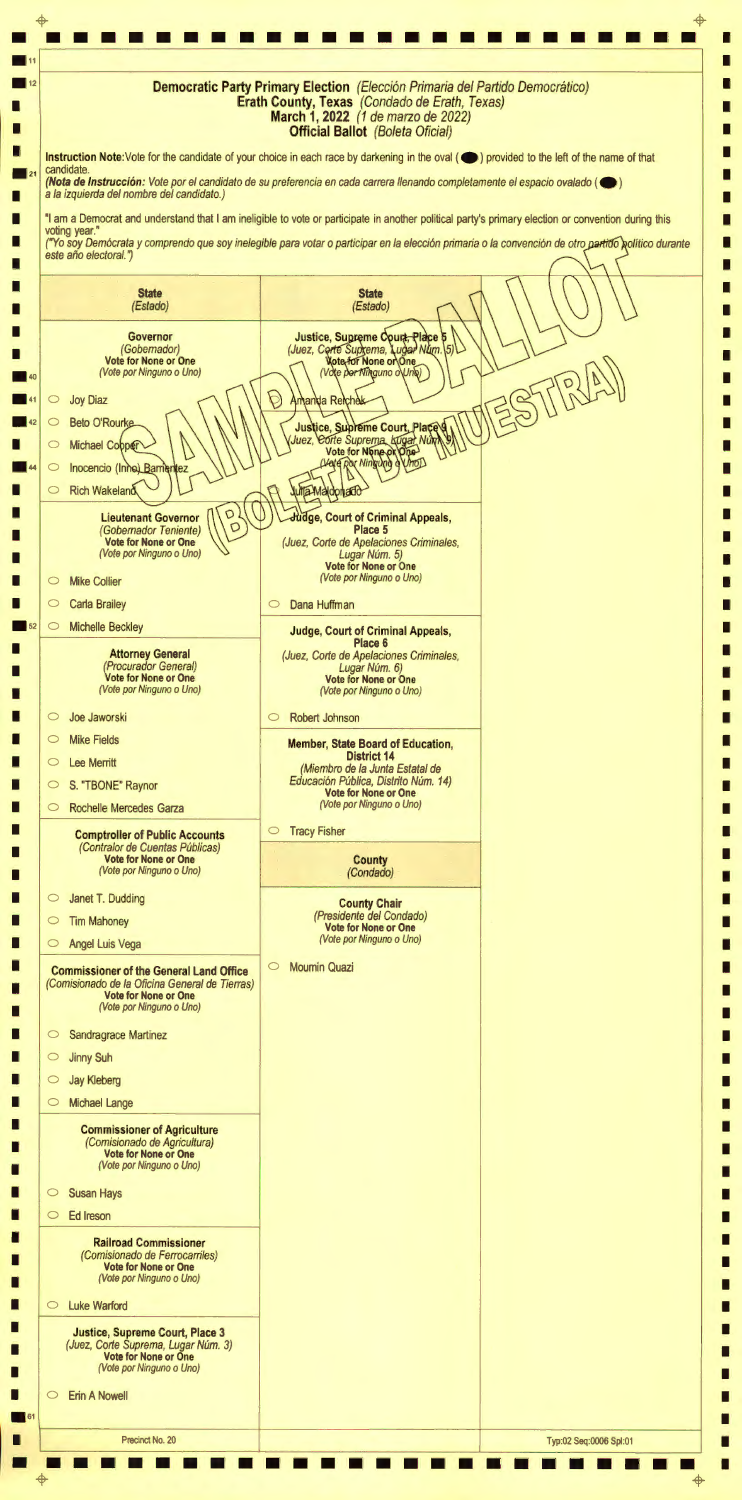••••••••••••••••••••••••  $\mathbf{\overline{\Psi}}$  $\Phi$ <del>ب</del><br>ا I **11**<br>12<br>**Democratic Party Primary Election** (Elección Primaria del Partido Democrático) I  $\blacksquare$  11 I **Erath County, Texas** (Condado de Erath, Texas) I I **March 1, 2022** (1 de marzo de 2022) <sup>I</sup>I **Official Ballot** (Boleta Oficial) I I I **Instruction Note:Vote** for the candidate of your choice in each race by darkening in the oval ( **e )** provided to the left of the name of that candidate. I **(Nota de lnstrucci6n:** Vote por el candidato de su preferencia en cada carrera 1/enando completamente el espacio ova/ado ( **e )**  a la izquierda def nombre def candidato.) I I "I am a Democrat and understand that I am ineligible to vote or participate in another political party's primary election or convention during this I I voting year." ("Yo soy Demócrata y comprendo que soy inelegible para votar o participar en la elección primaria o la convención de otro partido político durante I I este año electoral.") I I I L, **State State** (Estado) (Estado) I I Justice, Supreme Court, Place 5 I I **Governor**  (Gobernador) I I **Vote for None or One**  (Vote por Ninguno o Uno) (Vote por Ninguno o Uno) **. 40**<br>**. 41** I  $\circ$ Joy Diaz Amanda Reichek I **Beto O'Rourke**  $\overline{42}$  $\circ$ Justice, Supreme Court, Place I Juez, Corte Suprema Lugar Num Michael Copper I  $\circ$ **. 44**  I Vmon Vote Roc Ningung q Inocencio (Inhe) Barnentez  $\circ$ I D I **Rich Wakeland Julia Maldonado**  $\circ$ I  $\frac{1}{\text{Covernor}} \left( \left( \begin{array}{c} 0 \\ 0 \end{array} \right) \right)$ I **ge, Court of Criminal Appeals,**  I **Lieutenant Governor**  (Gobernador Teniente) **Place 5**  I I **Vote for None or One**  (Juez, Corte de Apelaciones Criminales, (Vote por Ninguno o Uno) Lugar Num. 5) I I **Vote for None or One**  (Vote por Ninguno o Uno) I **Mike Collier**  $\circ$ I I  $\circ$ Carla Brailey 0 Dana Huffman I I  $\circ$ Michelle Beckley **Judge, Court of Criminal Appeals,**  I **Place 6**  I  $\overline{\phantom{a}}$  54 **Attorney General**  I (Juez, Corte de Ape/aciones Criminales, (Procurador General) Lugar Núm. 6) I **Vote for None or One Vote for None or One**  (Vote por Ninguno o Uno) (Vote por Ninguno o Uno) I I I Joe Jaworski  $\circ$ 0 Robert Johnson I I Mike Fields  $\circ$ **Member, State Board of Education,**  I **District 14**  I  $\circ$ Lee Merritt I (Miembro de la Junta Estatal de Educación Pública, Distrito Núm. 14) I S. "TBONE" Raynor  $\circ$ I **Vote for None or One**  (Vote por Ninguno o Uno) I  $\circ$ Rochelle Mercedes Garza I I 0 Tracy Fisher **Comptroller of Public Accounts**  I (Contralor de Cuentas Públicas) I I **Vote for None or One County**  (Vote por Ninguno o Uno) I (Condado) I I  $\circ$ Janet T. Dudding **County Chair**  I (Presidente def Condado) I  $\circ$ Tim Mahoney I **Vote for None or One**  (Vote por Ninguno o Uno) I  $\circ$ Angel Luis Vega I I 0 Moumin Quazi **Commissioner of the General Land Office**  I (Comisionado de la Oficina General de Tierras) I **Vote for None or One**  I (Vote por Ninguno o Uno) I I I 0 Sandragrace Martinez I I 0 Jinny Suh I I 0 Jay Kleberg I

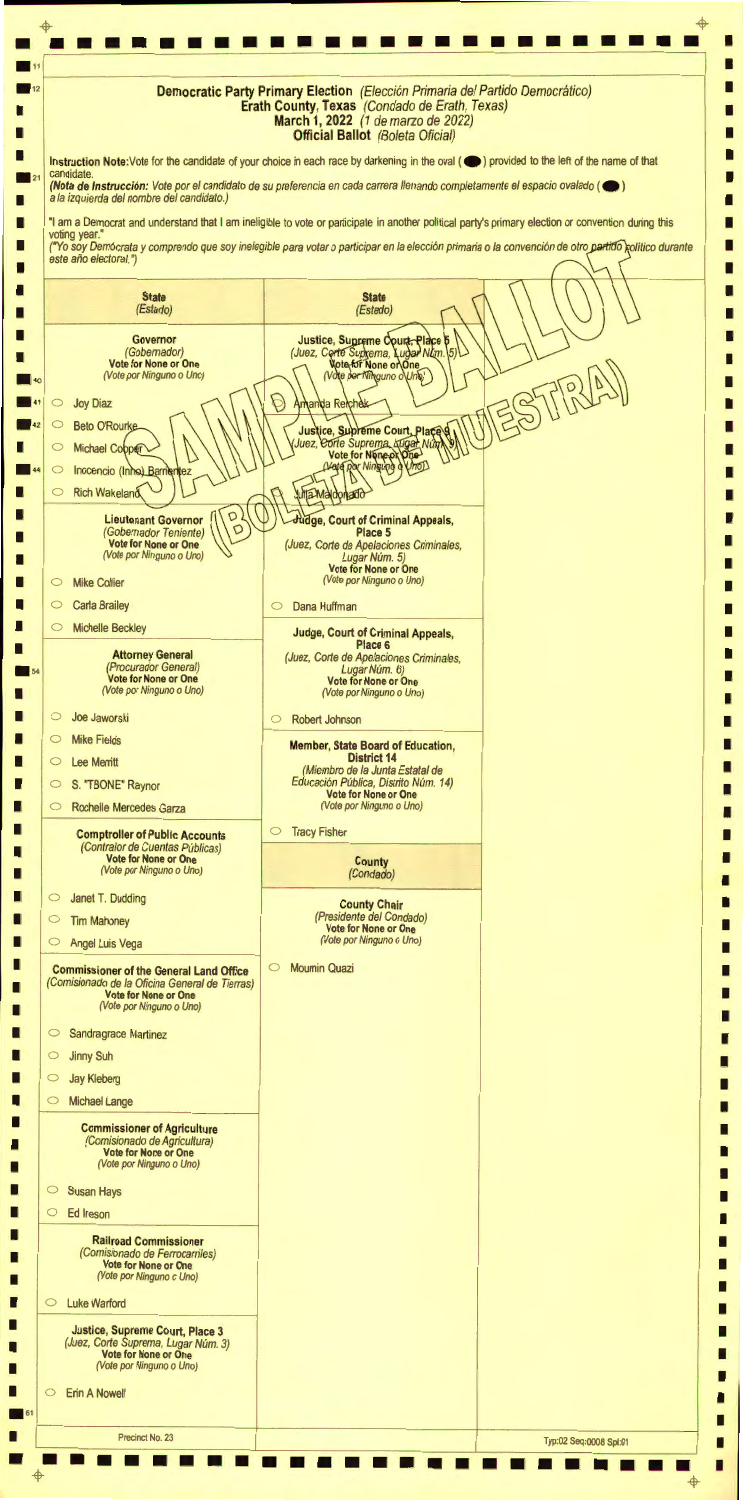• • • • • • • • • • • • • • • • • • • • • • • • • • • I >---------- ------------------ ----- ------ - -------, **Democratic Party Primary Election** (Elecci6n Primaria def Partido Democratico) I  $\blacksquare$  11 I  $\blacksquare$  12 **Erath County, Texas** (Condado de Erath, Texas) I I **March 1, 2022** (1 de marzo de 2022) **Official Ballot** (Boleta Oficial) I I I I **Instruction Note:Vote** for the candidate of your choice in each race by darkening in the oval ( **e )** provided to the left of the name of that candidate I **(Nota de lnstruccion:** Vote por el candidato de su preferencia en cada carrera 1/enando completamente el espacio ova/ado ( **e** ) a la izquierda def nombre def candidato.) I I "I am a Democrat and understand that I am ineligible to vote or participate in another political party's primary election or convention during this I I voting year." I I ("Yo soy Demócrata y comprendo que soy inelegible para votar o participar en la elección primaria o la convención de otro partido político durante este año electoral.") I I ' '. I I **State State** (Estado) (Estado) I I I Justice, Supreme Court, Place<br>(Juez, Corte Suprema, Lugar Num.)<br>Mote for None or One I **Governor**  5 (Gobernador)  $\sqrt{5}$ I I **Vote for None or One**  (Vote por Ninguno o Uno) (Vote por Ninguno o Uno) I 40 Amanda Reichak  $\circ$  Joy Diaz I **Beto O'Rourke** Justice, Supreme Court, Place<br>Juez, Corte Suprema, Kugar Num<br>Vote for None of One  $\blacksquare$  42  $\subset$ I I Michael Cobper  $\subset$ I **Varg Por Ningung** Vmon I  $\circ$ Inocencio (Inhe) Barnentez I **Rich Wakeland Julia Maldonado**  $\circ$ I  $\Box$  45 I Lieutenant Governor  $\left(\begin{matrix} 0 \\ 0 \end{matrix}\right)$ **ge, Court of Criminal Appeals,**  I **Place 5**  I I (Juez, Corte de Apelaciones Criminales, **Vote for None or One**  (Vote por Ninguno o Uno) Lugar Núm. 5) I I **Vote for None or One**  (Vote por Ninguno o Uno) Mike Collier I  $\circ$ I  $\circ$ Carla Brailey 0 Dana Huffman I  $\blacksquare$  51 I  $\circ$ Michelle Beckley I **Judge, Court of Criminal Appeals, Place 6**  I I **Attorney General**  (Juez, Corte de Apelaciones Criminales, (Procurador General) Lugar Núm. 6) I **Vote for None or One**  I **Vote for None or One**  (Vote por Ninguno o Uno) (Vote por Ninguno o Uno) I I I Joe Jaworski  $\circ$ 0 Robert Johnson I I  $\circ$ Mike Fields **Member, State Board of Education,**  I **District 14**  I  $\circ$ Lee Merritt I (Miembro de la Junta Estatal de Educación Pública, Distrito Núm. 14) I S. "TBONE" Raynor  $\circ$ I **Vote for None or One**  (Vote por Ninguno o Uno) I  $\circ$ Rochelle Mercedes Garza I I 0 Tracy Fisher **Comptroller of Public Accounts**  I (Contralor de Cuentas Públicas) I I **Vote for None or One County**  (Vote por Ninguno o Uno) I (Condado) I I  $\circ$ Janet T. Dudding I **County Chair**  (Presidente def Condado) I  $\circ$ Tim Mahoney I **Vote for None or One**  (Vote por Ninguno o Uno) I  $\circ$ Angel Luis Vega I I 0 Moumin Quazi **Commissioner of the General Land Office**  I (Comisionado de la Oficina General de Tierras) I I **Vote for None or One**  (Vote por Ninguno o Uno) I I I 0 Sandragrace Martinez I I 0 Jinny Suh I I 0 Jay Kleberg I